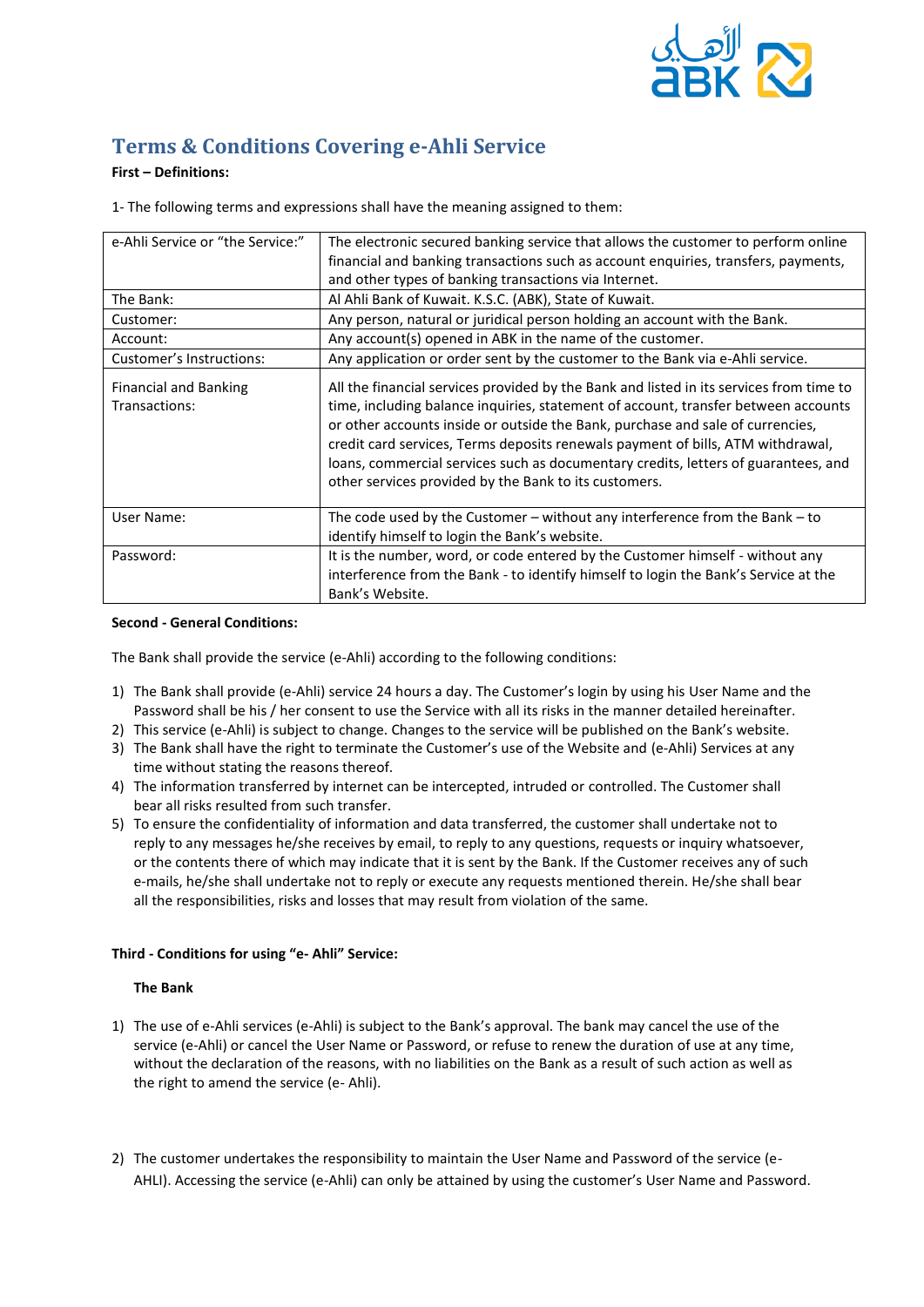

The customer acknowledges that he or she shall bear all the consequences related to the use of his or her Password to access Al-Ahli Bank of Kuwait's services. The use of the Password to access this service (e-Ahli) is considered a sufficient action to hold the customer responsible to all implications resulting from such action, regardless of whether the transactions were conducted by himself/herself or not. Therefore, the customer does not have the right to dispute the validity of transactions with the vindication of using the Password, unless the customer notifies the Bank before conducting such transactions of losing the Password or that he or she shared it with third parties and bears all damages arising from sharing such sensitive data or passing them over to the one of his or her affiliates or third parties, and is fully responsible for all the consequences of leakage, theft, loss, and misuse of the service (e-Ahli)and the User Name and Password as a result of that action. The customer commits to never respond or answer any text (SMS) messages, even those that claim or indicate that they are from the Bank, asking the customer to share or update his data of any type or content. In the case that the customer replies, then the customer is fully responsible and bears all the losses that may result from this response.

- 3) The customer agrees to keep in his account(s) with the Bank sufficient funds to cover all withdrawals, transfers or transactions relating to the use of the (e-Ahli) Service through the User Name and Password; the amount of the withdrawals, transfer or transactions should not exceed the limit that is specified by the Bank for daily withdrawals and may not-in any time, for the (e-Ahli) withdrawals or transfers or transactions, to exceed the credit balance of the customer's account.
- 4) All withdrawals, transfers and transactions effected using the (e-Ahli) service will be registered as applicable in the Bank on the customer's account(s) designated in the application and to any other customer's account(s) with the Bank; the Bank may debit any of the customer's credit accounts with the Bank towards settlement of the debit balance resulting from any transaction completed using the said service. Statements relating to withdrawals, transfers or transactions completed by the (e-Ahli) service will be considered conclusive evidence on the rights that the customer owes to the Bank and the customer agrees thereto.
- 5) The Bank will not be considered liable for any loss or damage that may result directly or indirectly as a result loss or damage arising directly or indirectly due to the malfunction to the service (e-Ahli) or in the case of rejecting the User Name and Password
- 6) In the In case of issuing additional cards or a User Names and Passwords for use by other joint persons on the same joint account, each one will be treated as jointly responsible to the Bank for paying all withdrawals, transfers and transactions that are completed on this account using any of the said cards or using any of the User Names and related Passwords.
- 7) The customer may use the (e-Ahli) service for obtaining other services that may be announced from time to time by the Bank against fees and commissions charged by the Bank; the Bank may cancel or change these services related fees and commissions.
- 8) The service e-Ahli may be cancelled at any time in the case of loss or theft of the User Name and Password. In such case the bank may issue a new User Name and Password with new charges.
- 9) The Bank shall have the right to set aside at its discretion any transferred funds to the Customer's accounts in the event of any doubt that a money laundering operation is involved, without any responsibility on the Bank.
- 10)The legal representative of the Customer shall send a letter to the Bank, stating the powers and number of users and access rights required for each of them. The Customer shall be fully responsible for all the financial and banking transactions carried out by any user. The legal representative of the Customer